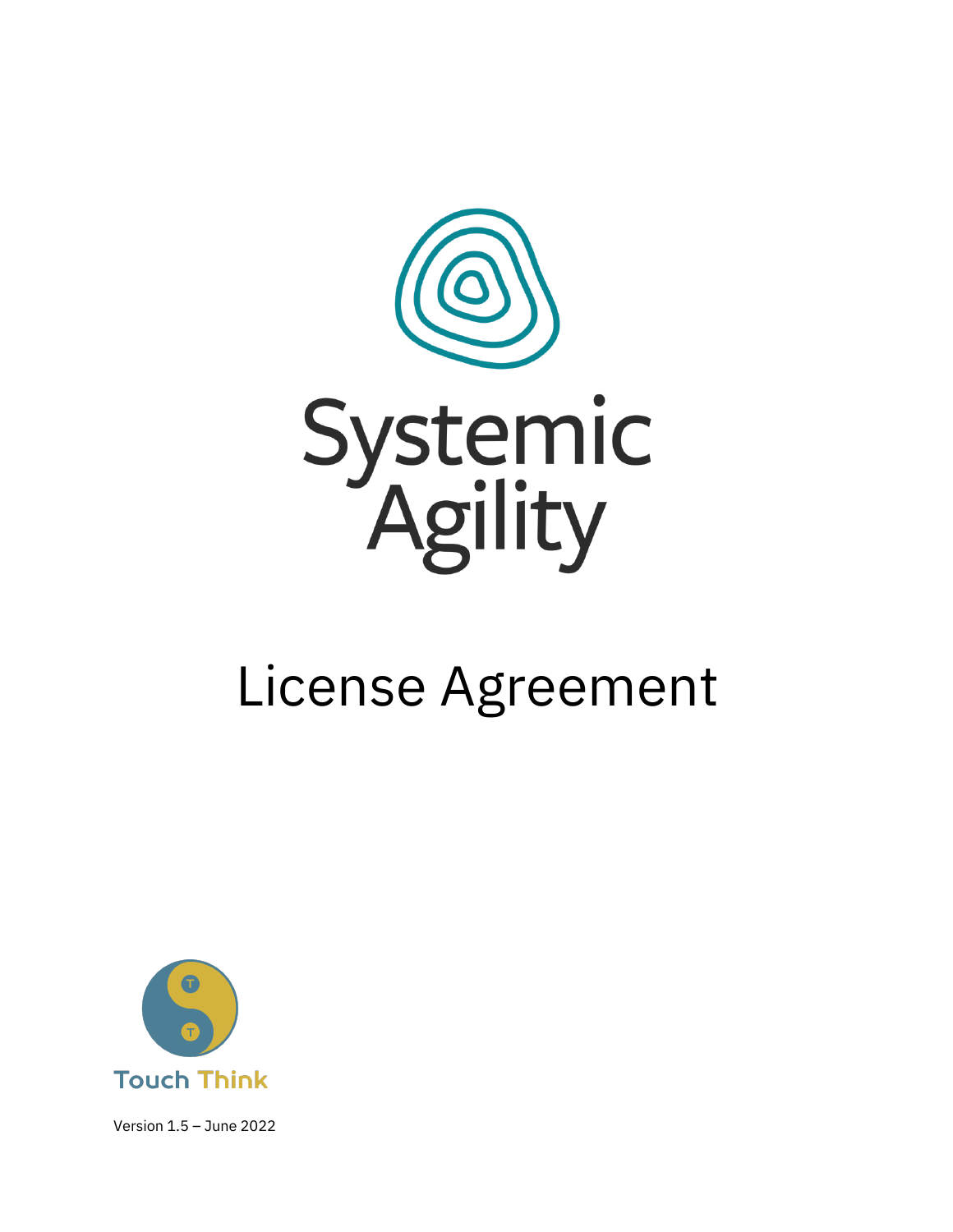# **LICENSE AGREEMENT FOR SYSTEMIC AGILITY TRAINERS**

# **INTRODUCTION**

This is an agreement between:

Touch Think Ltd

16 Upper Woburn Place London WC1H 0AF United Kingdom

VAT: GB109049328

and

# *Licensee data*

Trainer name:

Postal Address:

Country:

Email Address:

#### *Invoicing data*

Organisation:

Postal Address:

Country:

Email Address:

VAT Number:

(hereafter referred to as "you").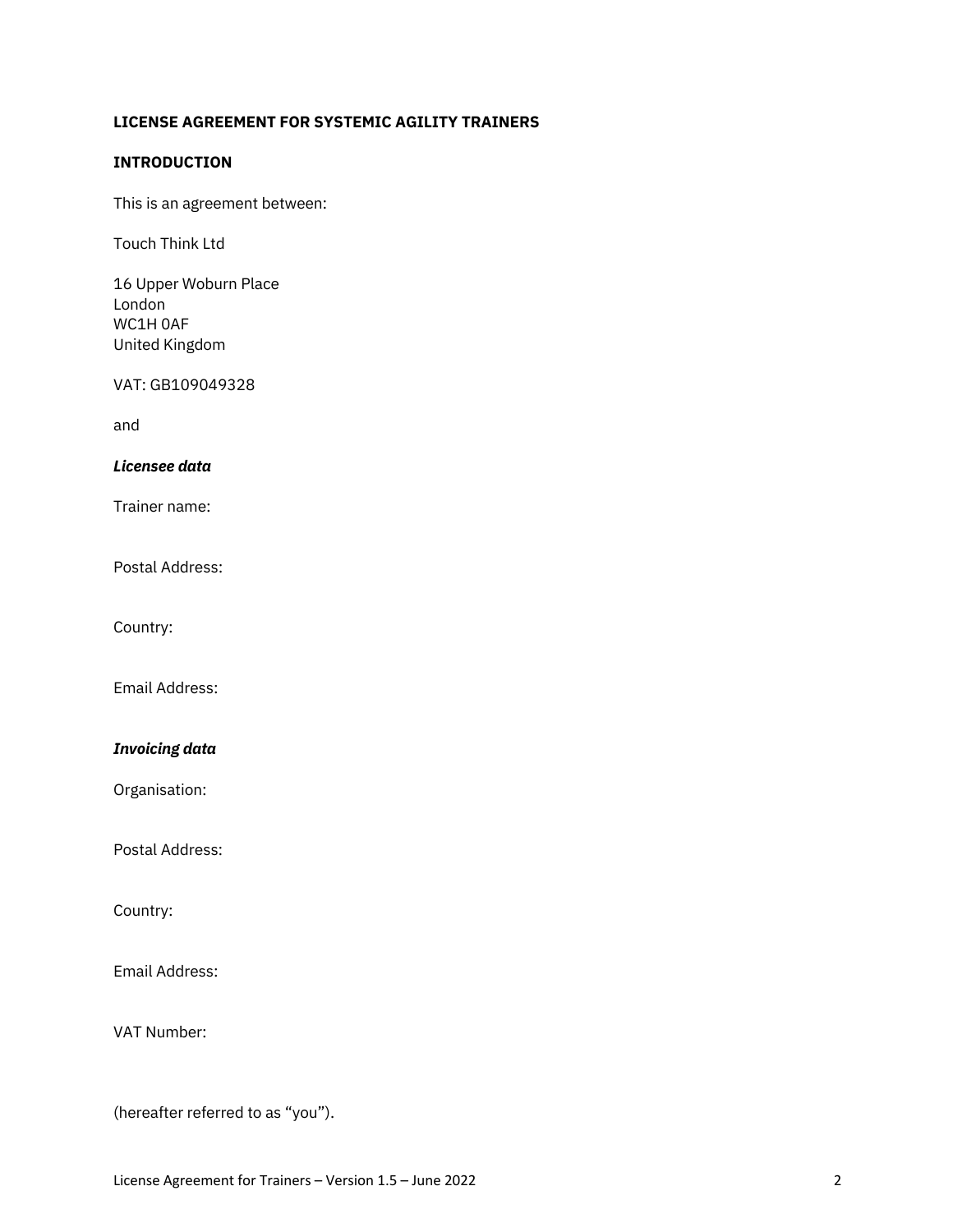This agreement describes the terms and conditions relating to the use of materials created and promoted by Touch Think Ltd, under the brand name of

# **Systemic Agility™**

(hereafter referred to as "the brand"), which is owned by Touch Think, in events organised and facilitated by you and others.

# **QUALIFICATION OF LICENSED TRAINERS**

After being accepted onto the Systemic Agility Trainer Programme, and after purchasing an annual content license, you will be recognised as a Systemic Agility Trainer (SAT) for that particular training. You will then be eligible to organise official events, sessions, and trainings using the Systemic Agility brand name and to use the materials supplied by Touch Think for that particular training and for other related events. You are also eligible to apply to become an ICAgile Authorised Instructor for that training (where applicable) and, subject to successful authorisation, to certify participants for the course credential under Touch Think / Systemic Agility (a Member Organisation of ICAgile).

# **SUBSCRIPTION TO THE LICENSED CONTENT**

Touch Think Ltd will charge you a subscription fee (See Exhibit A) per year for regular updates of, and continued access to, the brand materials required for events, sessions and trainings. You are expected to subscribe to this service (as an individual), as long as you are promoting or scheduling new events or trainings, for a minimum duration of one year.

The subscription starts—at the latest—within five working days after we receive your payment, which can be any day of the month and is automatically renewed on an annual basis, unless explicitly cancelled by you.

You allow us to change the subscription fees, with a maximum of 5%, at most once per year, without the need to update this agreement.

# **USAGE OF CONTENT BY TRAINERS**

Touch Think Ltd will provide you with content for all events, sessions, and trainings. These materials are exclusively collected by Touch Think Ltd and supplied and maintained by our content creators and translators.

The materials, including any copyrights and trademarks, supplied by Touch Think Ltd to you under the brand name, are the property of Touch Think Ltd or their respective content creators.

We provide you with at least the content to organise the trainings as defined in Exhibit A (subject to annual licenses). Touch Think guarantees that it holds the exclusive rights to provide you with a license to use the brand materials. Upon request, you agree to provide Touch Think with feedback on the usage of the materials in any event, training, or session you facilitated.

Trainers are allowed to use the materials for trainings, sessions and events, and to promote such trainings, sessions, and events.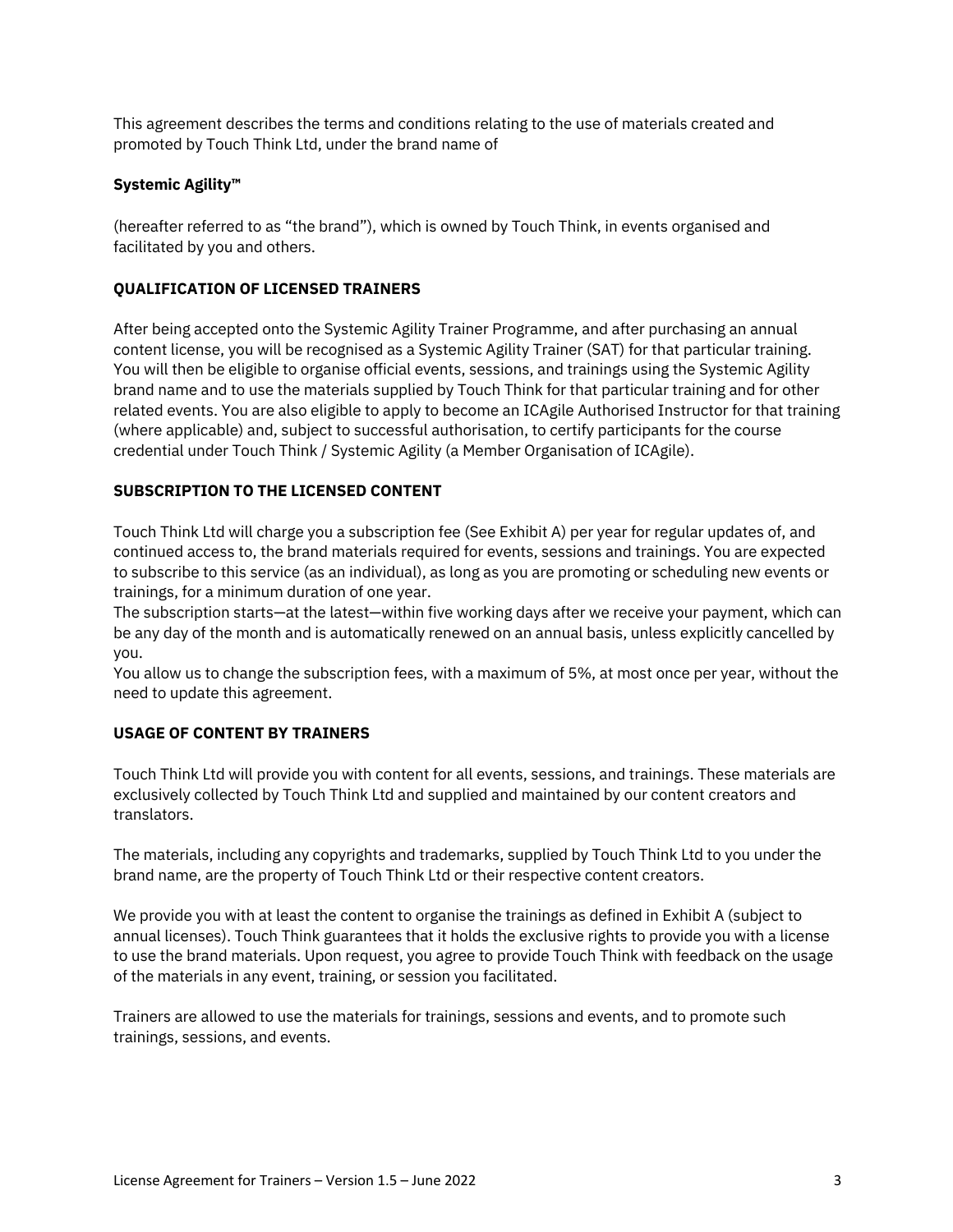# **CUSTOMISATION OF CONTENT BY TRAINERS**

As a licensed trainer, you are allowed to personalise and customise the materials you use. However, events, trainings and sessions can only be branded using the brand name when at least 80% of the available time is spent on topics that are part of the official materials. Any customisations you make in connection with the brand remain your sole property. You are responsible for guaranteeing that your customisations do not infringe upon the rights of third parties.

### **EVENT FEE FROM TRAINERS**

For use of the materials (or flip charts, any slide deck you created yourself, or other materials created yourself and inspired by our materials) in any event, training or session for which you are financially rewarded (beyond mere compensation of travel and accommodation), you agree to pay a fixed event fee (see Exhibit A) for each hour of use of the official materials.

This fee structure always applies, regardless of whether the event or session is marketed under the brand name or not, but it is only applicable to the part of the event or session in which the official materials, supplied by Touch Think, are being used. However, the courses listed in Exhibit A, or other predefined courses by Touch Think, have a fixed number of hours, even when other materials are used.

License fees are waived for all sessions lasting 4 hours or less, for which you do not receive payment, directly or indirectly, by an organiser, an employer, or by any participant, and which have as their main purpose the marketing of the brand and your events.

As Licensed Trainer, you are accountable to pay the event fee. If you organise an event, training or session with business partners, you will remain accountable for paying the event fee.

You allow us to change the event fees, with a maximum of 5%, at most once per year, without the need to update this agreement.

# **PER-CERTIFICATE FEE (ICAgile only)**

For any event where ICAgile certificates are issued, you agree to pay a fixed fee per certificate (see Exhibit A). As Licensed Trainer, you are accountable to pay the per-certificate fee. If you organise an event, training or session with business partners, you will remain accountable for paying the percertificate fee.

You allow us to change the per-certificate fee, with a maximum of 5%, at most once per year, without the need to update this agreement.

#### **ORGANISATION OF EVENTS BY TRAINERS**

You are responsible for scheduling trainings, sessions or events, their quality, the selection of business partners for logistics, locations, registration, etc. You cannot retain the services of other (co-)trainers for delivery of licensed content topics unless these (co-)trainers have also signed this same agreement separately with Touch Think.

You will act as the primary contact for all scheduled trainings and events, and you will inform Touch Think of new trainings or events, changes, or cancellations.

#### **PRICING OF EVENTS BY TRAINERS**

License Agreement for Trainers – Version 1.5 – June 2022 4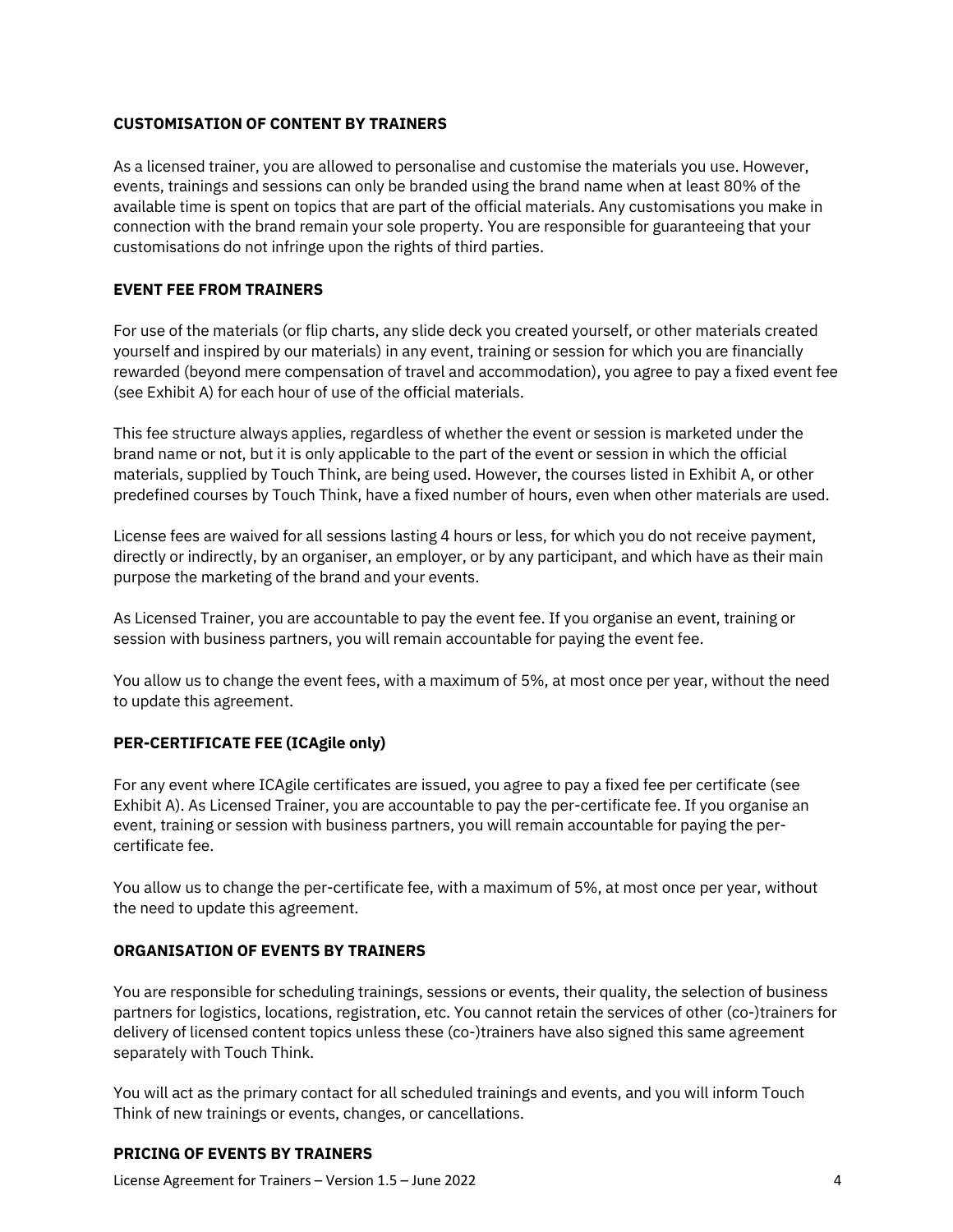The pricing of trainings and events will be determined by you or your organising business partners.

### **IN-COMPANY EVENTS**

When you, as an external or internal SAT, organise a private training, event, or session in an organisation (in-house), the same fees apply as per any other training, event, or session (Exhibit A). You are required to inform Touch Think of the event.

# **PROMOTION OF CONTENT AND EVENTS**

The fees cover the administration of all your events, listing of all your public events with Touch Think and with ICAgile, including their dates and locations. The fees also include worldwide marketing by Touch Think for all public courses under the Systemic Agility brand, including on the Systemic Agility central website. Direct sales, and marketing for specific trainings or events, is the primary responsibility of you and your organising business partners.

#### **ATTENDEES OF EVENTS**

You agree to provide Touch Think Ltd and ICAgile with the names and email addresses of attendees of public and private events, for certification purposes. Touch Think Ltd has the right to use such email addresses to conduct evaluations of events and sessions. For public events, the email addresses may also be used by Touch Think for related marketing efforts, subject to legal opt-in requirements.

#### **EVALUATION BY ATTENDEES**

Touch Think Ltd reserves the right to calculate and review evaluation scores of trainings and events. You agree to the publication of these ratings, where this is deemed necessary or beneficial. Touch Think Ltd will make sure that all evaluations and ratings that are published are also shared with you. In case the scores indicate that the quality of a training or session offered by you was insufficient, you will be asked and supported to improve the quality of your work. Touch Think Ltd reserves the right to terminate this agreement when quality remains poor. No refund of any fees will apply in this case.

#### **CERTIFICATION OF ATTENDEES**

Where certification is required, you agree to pay the certification fees (Exhibit A). You agree to provide us with the names and email addresses of the attendees in a class roster. You allow us to change the certification fees, with a maximum of 5%, at most once per year, without the need to update this agreement.

# **STUDENT SUBMISSION FOR** *REMOTE* **TRAININGS (ICAgile only)**

For ICAgile-certificated courses, the certification requirement for remote classes requires additional documentation, subject to audit by ICAgile. Students must produce an electronic artefact for instructor evaluation and feedback at the end of the class. You agree to send the student submissions to us.

# **LIMITATIONS ON CLASS SIZE**

You agree that *REMOTE* trainings will have a maximum of 12 students.

# **LIMITATIONS ON NUMBER OF HOURS**

License Agreement for Trainers – Version 1.5 – June 2022 5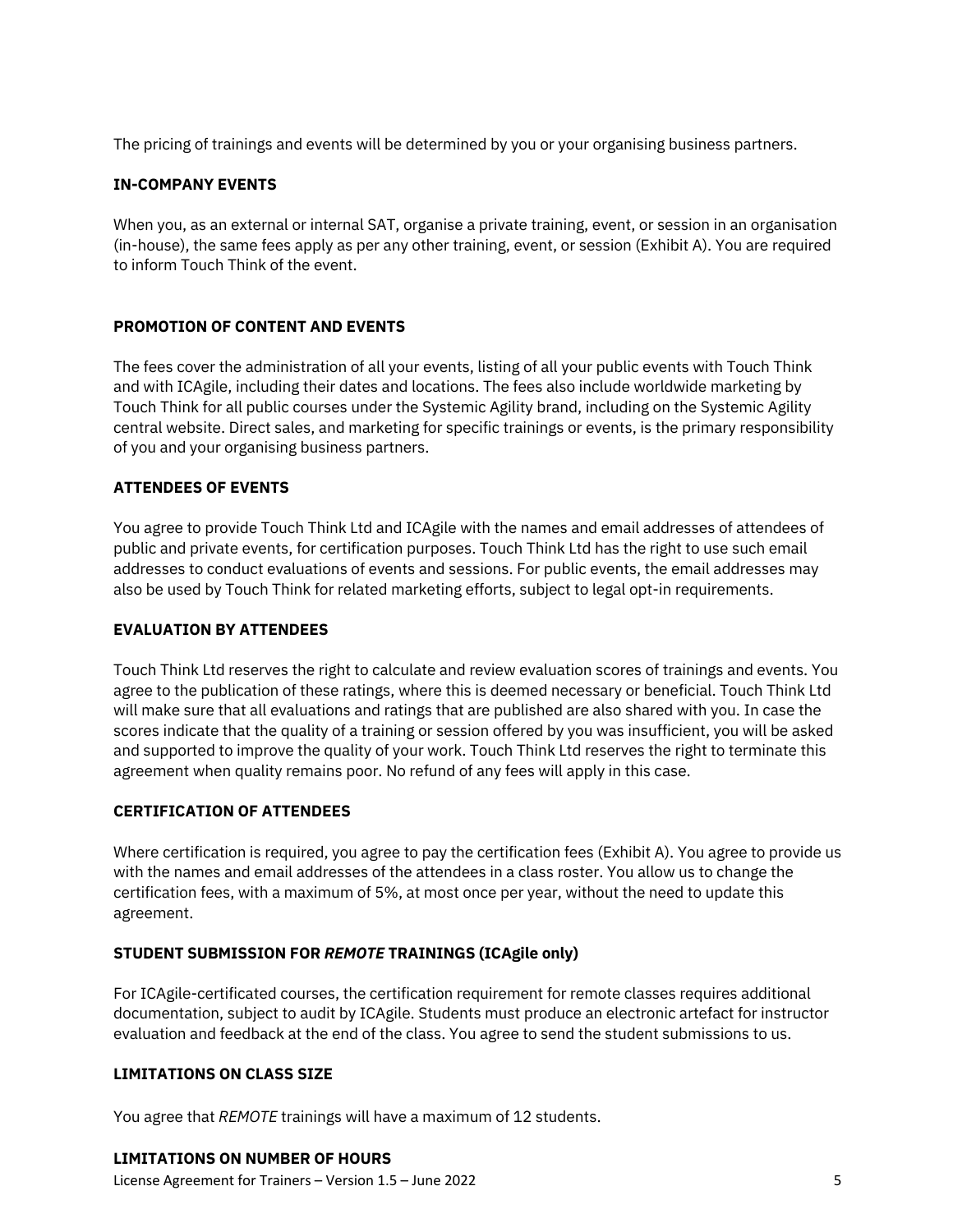The minimum total number of synchronous hours per training is specified in Exhibit A. You are free to extend these hours.

#### **CLASS REGISTER**

For ICAgile-certificated courses, you agree to keep a daily class register for each session (remote or inperson). You are not required to submit this daily class register but it is subject to audit by us.

#### **DISTRIBUTION OF CONTENT**

Original (editable) digital branded materials are only available for SATs and will not be made available to others. For *IN-PERSON* trainings, Touch Think Ltd grants licensed trainers permission to distribute the printed (on paper) slides (2 or more slides per page) and student manuals to attendees and paying customers.

In addition, for IN-PERSON and REMOTE trainings, presented training slides may be shared digitally only in read-only PDF format, only in the format of 6 slides per page, and only after the content appearing in each slide has already been taught to the recipient.

#### **COLLABORATION OF TRAINERS**

You will have access to a platform for communication among trainers and creators about the brand content, events, and sessions, where products and experiences can be discussed, and personal contributions can be shared.

#### **EXTENSION OF THIS AGREEMENT**

You agree that any information you share with one SAT may be shared with other SAT's in the same Touch Think Ltd business network.

#### **LIMITATION OF THIS AGREEMENT**

Only individuals can apply for this license. The license is awarded to people (individual trainers), not to businesses (such as publishers, training companies, or event organisers).

#### **TERMINATION OF THIS AGREEMENT**

You may terminate this agreement at any time, but you allow Touch Think Ltd and the TTT's up to four weeks to adapt and make the necessary changes to repositories, websites, trainings, and events. However, there will be no refund of the annual subscription fee.

#### **TRUST**

We recognise that formal agreements are necessary to enable business, but we also agree that we engage in this collaboration with trust. We trust each other's best efforts and best intentions to make our collaboration a success for both parties.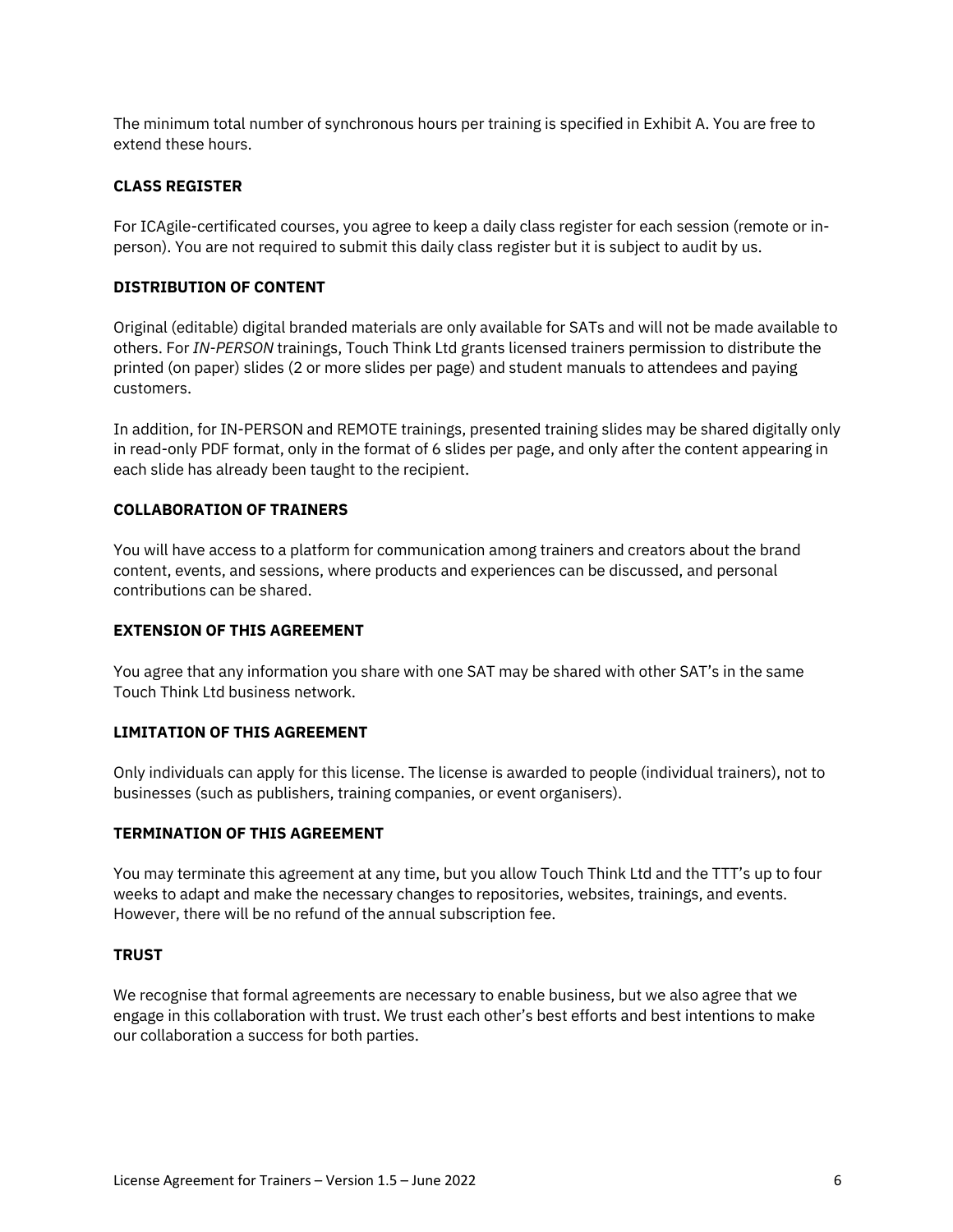#### **EXHIBIT A**

# **Trainer Licensing**

| Course |                                                                                     | Annual<br>Content<br>License* | License<br>Renewal<br>Discount <sup>®</sup> | Minimum<br>synchronous<br>hours <sup>®</sup> | Option 1                               | Option 2                                     |                                                 |                                            |
|--------|-------------------------------------------------------------------------------------|-------------------------------|---------------------------------------------|----------------------------------------------|----------------------------------------|----------------------------------------------|-------------------------------------------------|--------------------------------------------|
|        |                                                                                     |                               |                                             |                                              | Event Fee<br>(per event<br>hour) $\pi$ | <b>ICAgile</b><br>Authorisation <sup>4</sup> | ICAgile Per-<br>Certificate<br>Fee <sup>§</sup> | Event Fee<br>(per event<br>hour) $\approx$ |
| 1      | <b>Systemic Agility Fundamentals</b>                                                | £1200                         | $-E200$                                     | 14                                           | £39                                    | ICP<br>£500                                  | £73                                             | £21                                        |
|        | <b>Systemic Agility Product Owner</b>                                               |                               |                                             | $\overline{7}$                               | £39                                    |                                              |                                                 |                                            |
|        | <b>Systemic Agility Scrum Master</b>                                                |                               |                                             | 7                                            | £39                                    |                                              |                                                 |                                            |
| 2      | <b>Systemic Agility Team Facilitator</b>                                            | £1200                         | $-E200$                                     | 14                                           | £39                                    | <b>ICP-ATF</b><br>£500                       | £73                                             | £21                                        |
| 3      | <b>Systemic Agility Team Coach</b>                                                  | £1200                         | $-E200$                                     | 14                                           | £39                                    | ICP-ACC<br>£500                              | £73                                             | £21                                        |
|        | <b>Enterprise Agility Foundations with Lean Change</b><br>4 <sup>¢</sup> Management | £2400                         | $-E200$                                     | 14                                           |                                        | <b>ICP-ENT</b><br>£500                       | £73                                             |                                            |
|        | Lean Change Agent with Lean Change Management                                       |                               |                                             | 14                                           |                                        | <b>ICP-CAT</b><br>£500                       | £73                                             |                                            |
| 5      | StrongSuits® Team and Practitioner                                                  | £1200                         | $-E200$                                     | 7                                            | £39                                    |                                              |                                                 |                                            |
|        | StrongSuits® Facilitator                                                            |                               |                                             | 7                                            | £39                                    |                                              |                                                 |                                            |

♢Available only in conjunction with courses 1, 2, or 3

\*£200 off for the 2nd and 3rd active license (or trainer, if you're a group of trainers sponsored by a single organisation), and £400 off for 4th, 5th etc  $\triangleq$  Applies to license renewals that occur prior to expiry

<sup>4</sup>In order to promote the course, and in order to issue certifications, the minimum synchronous hours must be met

✩Includes Systemic Agility course roster, course evaluation, trainer evaluation, and customised Systemic Agility certificates and badges

▲Includes the authorisation session with ICAgile plus preparation assistance for the authorisation session

§If you are issuing 1 or more ICAgile certificates per course you will be charged for a minimum of 6 certificates

<sup>6</sup> All prices are in GBP. Excl. VAT (if applicable).

SystemicAgility